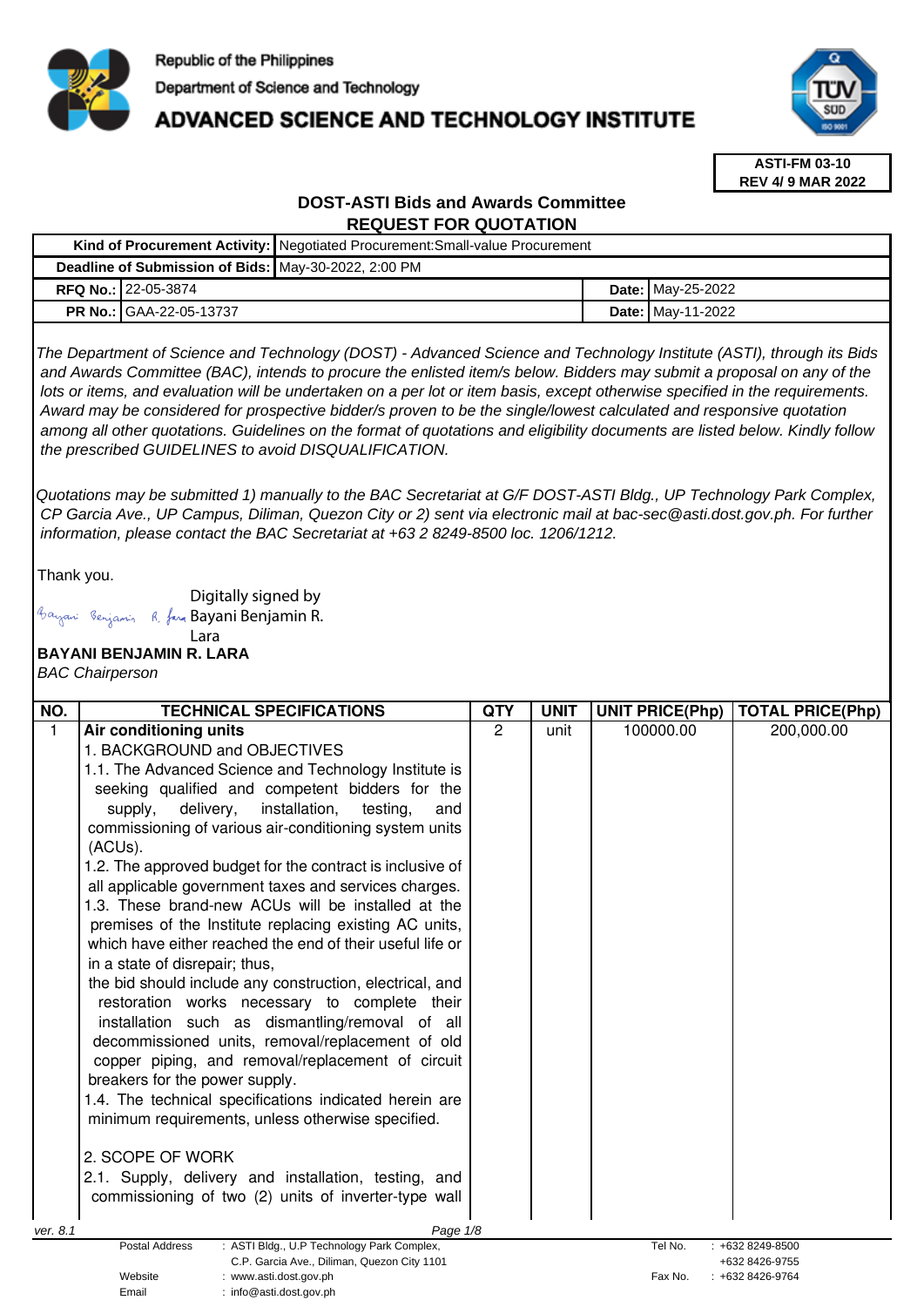mounted air-conditioning units (ACUs) for OLD COA and CSD.

2.2. Dismantling and removal of all identified existing ACUs (indoor and outdoor units), roughing-ins and other materials to be replaced.

2.3. Chipping and boring of holes through walls, ceiling, and floor (if applicable) for the passage of the refrigerant and condensate piping system and electrical wirings.

2.4. Restoration works on affected areas caused by installation works to its original condition, if any.

2.5. Leak test, test run and observation of each set of ACUs.

2.6. Supply, delivery, installation, and complete layout of copper (refrigerant) piping and condensate drain system, with corresponding fittings and accessories, for each set of AC units.

2.7. Supply, delivery, installation, and complete layout of required electrical wiring system (feeder line) and control devices (circuit breaker with NEMA 3R box) per set of ACUs connected to the main power supply line.

2.8. Supply, delivery, and installation of fabricated steel support frames made of angular bar, pre-painted with metal primer and enamel paint for the condensing (outdoor) unit, to be installed on the concrete wall of the building (outside) with a clearance of at least 0.30 meters. Indoor units (evaporator) shall be properly mounted on the wall or on steel frames (for floor standing units).

2.9. Supply of other equipment, including all necessary accessories and appurtenances not specifically mentioned herein but are considered standard issue and necessary for the safe, reliable, and proper operation of the air conditioning system.

## 3. TECHNICAL SPECIFICATIONS

3.1. Two (2) Units of 1.5 HP Inverter-type Wall mounted Airconditioning Unit (ACU)

3.1.1. ACU must provide a cooling capacity of at least 12,000 BTU/hr or better

3.1.2. ACU must operate with 230-volts, 60Hz, 1-phase or 3-phase power supply

3.1.3. ACU must be rated with an energy efficiency ratio (EER) of 12.5 or higher

3.1.4. ACU must use a R410A cooling agent (refrigerant)

3.1.5. ACU must use refrigerant (copper) piping and communication wires not exceeding 6-meters (~20-feet).

3.1.6. ACU must use condensate drain (PVC) pipes not exceeding 9-meters (~30-feet).

3.1.7. ACU must be equipped with an inverter compressor motor.

3.1.8. ACU's outdoor unit must possess a resistance class of at least IP24.

3.1.9. ACU must possess the following functional features:

3.1.9.1. Remote control operations

3.1.9.2. Auto-swing function for even airflow distribution 3.1.9.3. Indicator LED displays to show current temperature setting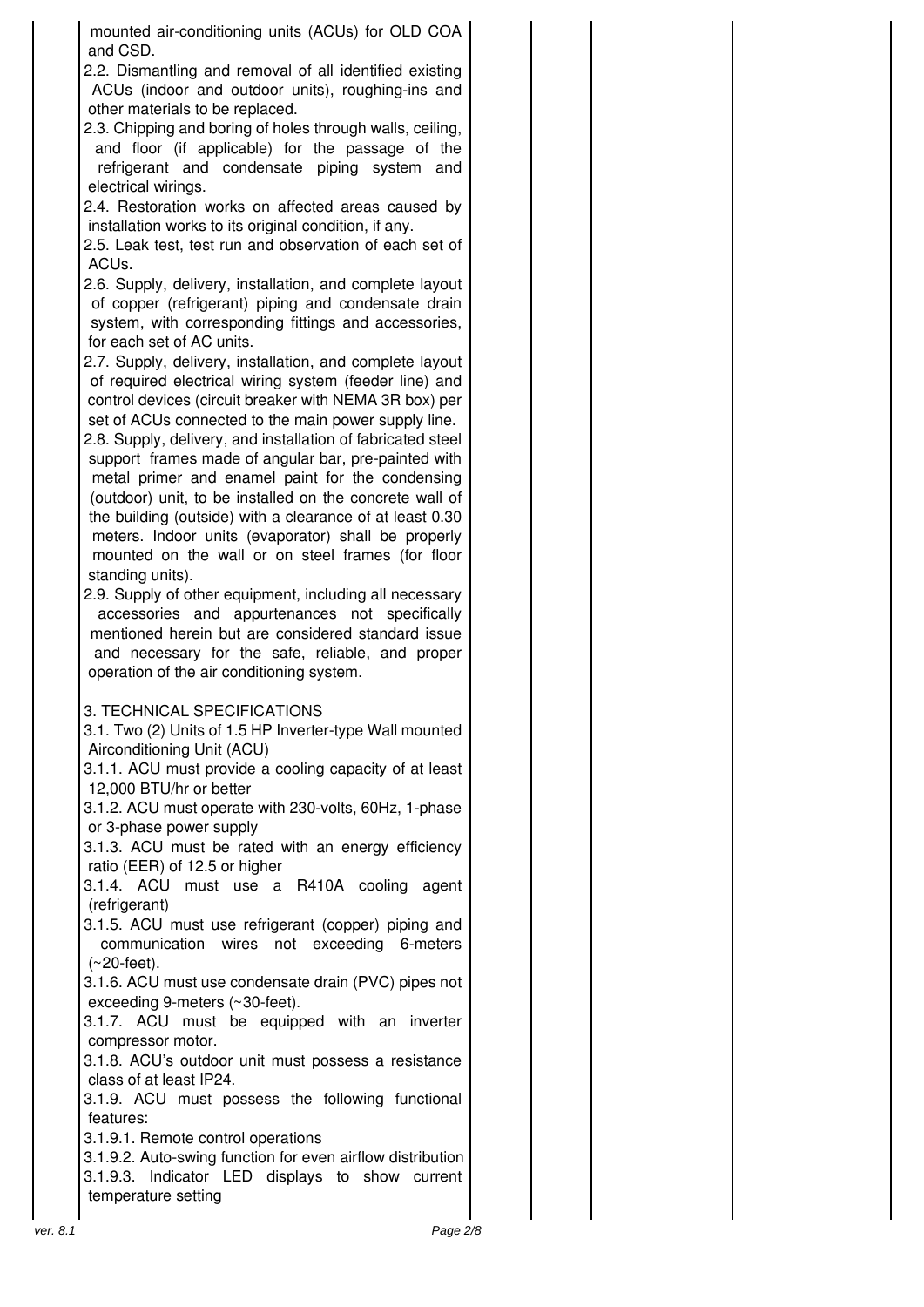| 3.1.9.4. Self-diagnosis mode for providing error codes<br>to assist in troubleshooting<br>3.1.9.5. Auto-restart function for automatically restoring<br>previous function setting after a power interruption |  |
|--------------------------------------------------------------------------------------------------------------------------------------------------------------------------------------------------------------|--|
| <b>4. TERMS AND CONDITIONS</b><br>4.1. ACUs, copper pipes, drain pipes, and fittings must<br>be brand                                                                                                        |  |
| new and unused.<br>4.2. The manufacturer of the ACUs must be ISO<br>certified or any                                                                                                                         |  |
| equivalent certification that guarantees that they have<br>a quality<br>management system in place. The bidder must submit                                                                                   |  |
| documentary proof of ISO certification of the offered<br>brands<br>issued by accredited registrars or any equivalent                                                                                         |  |
| certification<br>body.                                                                                                                                                                                       |  |
| 4.3. The bidder must have at least one (1) authorized<br>service<br>centers in the National Capital Region (NCR) of the                                                                                      |  |
| brand/model<br>of the product being offered for, but not limited to,<br>regular                                                                                                                              |  |
| preventive maintenance and general<br>cleaning<br>services.<br>4.4. The bidder must perform quarterly general                                                                                                |  |
| cleaning service<br>for one (1) year covering all ACUs:<br>4.4.1. Perform general cleaning of condenser and                                                                                                  |  |
| evaporator.<br>4.4.2. Cleaning of blower wheel and fan blade.                                                                                                                                                |  |
| 4.4.3. Cleaning of cabinet and face cover.<br>4.4.4. Conduct thorough inspection of electrical<br>wiring/connections and mechanical controls.<br>4.4.5. Check cabinet for corrosion and repair               |  |
| 4.4.6. Conduct flushing of drain pipe.<br>4.4.7. Freon charging (if necessary)<br>4.4.8. Submit status report of all the activities                                                                          |  |
| performed.<br>4.5. The bidder must submit an "As-Built" plan<br>indicating the                                                                                                                               |  |
| exact locations of the circuit breakers, indoor and<br>outdoor units of<br>each ACUs on each floor, and corresponding routes of                                                                              |  |
| the<br>condensate drain and refrigerant piping system upon<br>completion                                                                                                                                     |  |
| of the installation and commissioning activities.<br>5. WARRANTY and AFTER-SALES SUPPORT                                                                                                                     |  |
| 5.1. All ACUs must carry five (5) years warranty for<br>compressor<br>and one (1) year for other parts and services that                                                                                     |  |
| cover defects in<br>materials and workmanship. Warranty service shall<br>commence from the date of end-user acceptance.                                                                                      |  |
| 5.2. Technical support services must be available 9<br>hours per<br>day, Monday to Friday (including holidays), during                                                                                       |  |
| Page 3/8<br>ver. 8.1                                                                                                                                                                                         |  |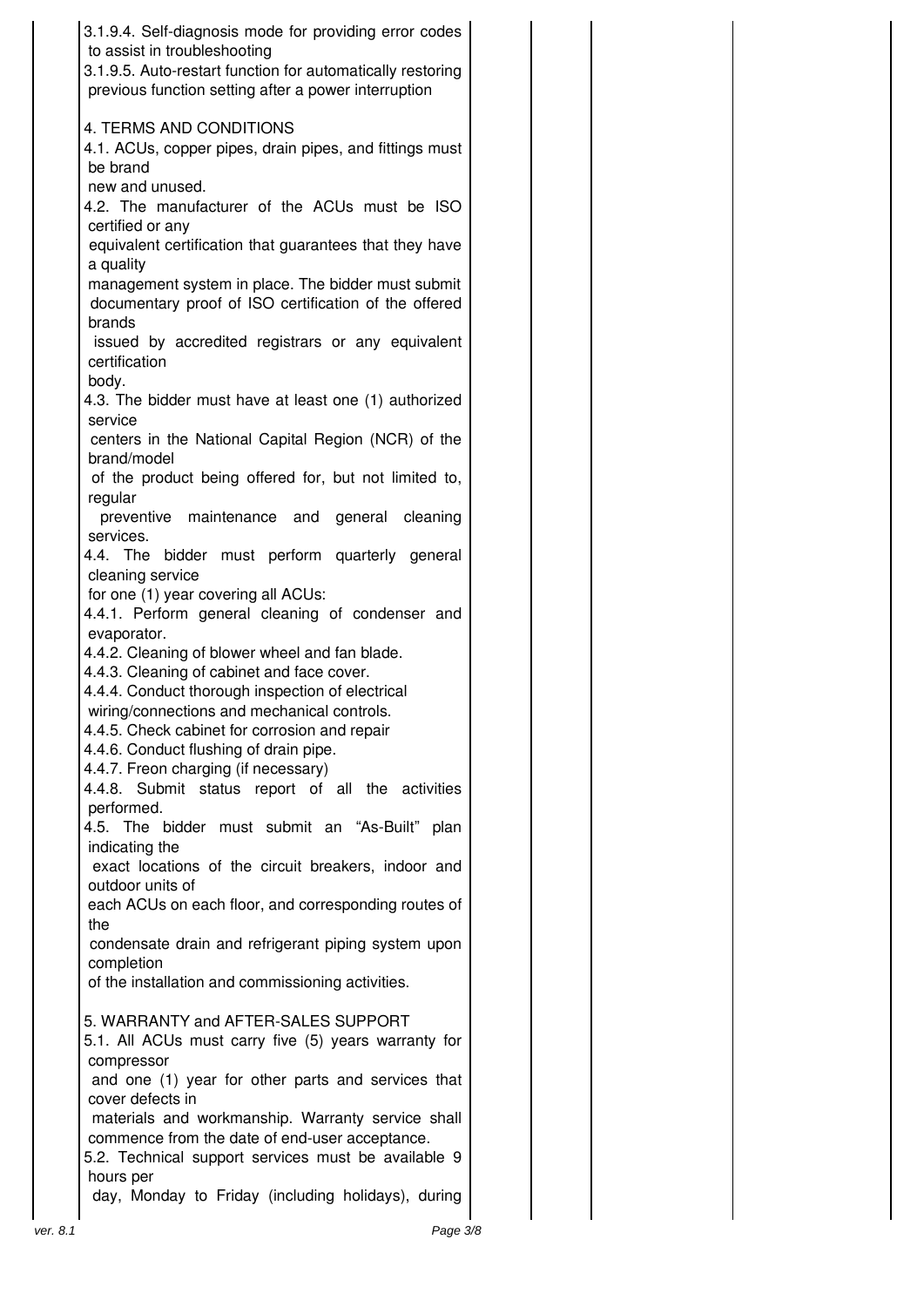|                | business<br>hours, 9-6PM Philippines Standard Time (UTC+8)<br>5.2.1. Must respond within four (4) business hours, and<br>for<br>unresolved issues exceeding one (1) business day,<br>updates must<br>be made available to the end-users every three (3)<br>business<br>days.<br>5.2.2. Any repair or replacement service must be<br>successfully<br>performed within twenty (20) business days.<br>5.3. End-users must be able to request technical<br>support by<br>phone and/or email.<br>5.4. Onsite technical support may be requested for<br>special cases<br>including, but not limited to, the following issues:<br>5.4.1. Not activating<br>5.4.2. Not blowing cold air<br>5.4.3. ACU freezing up<br>5.4.4. Refrigerant leak<br>5.4.5. Leaking ducts and clogged drains<br>5.4.6. Frozen evaporator coils<br>5.4.7. Electric control failure<br>5.4.8. Drainage problems<br>5.4.9. Thermostat sensor problems<br>6. DELIVERY AND PAYMENT TERMS<br>6.1. Delivery of the Goods and/or performance of<br>Services shall<br>be made by the Supplier within Thirty (30) calendar<br>days upon<br>issuance of Notice to Proceed (NTP).<br>6.2.<br>shall<br>Payment<br>be<br>made<br>only<br>upon<br>certification/acceptance<br>by the End User to the effect that the Goods have<br>been rendered<br>or delivered in accordance with the terms of this<br>Contract and<br>have been duly inspected and accepted. No payment<br>shall be<br>made for services not yet rendered or for supplies and<br>materials<br>not yet delivered under this Contract. |              |      |           |            |
|----------------|-------------------------------------------------------------------------------------------------------------------------------------------------------------------------------------------------------------------------------------------------------------------------------------------------------------------------------------------------------------------------------------------------------------------------------------------------------------------------------------------------------------------------------------------------------------------------------------------------------------------------------------------------------------------------------------------------------------------------------------------------------------------------------------------------------------------------------------------------------------------------------------------------------------------------------------------------------------------------------------------------------------------------------------------------------------------------------------------------------------------------------------------------------------------------------------------------------------------------------------------------------------------------------------------------------------------------------------------------------------------------------------------------------------------------------------------------------------------------------------------------------------------------------------------------------------|--------------|------|-----------|------------|
| $\overline{2}$ | One (1) Aircon with installation<br>1. BACKGROUND and OBJECTIVES<br>1.1. The Advanced Science and Technology Institute is<br>seeking qualified and competent bidders for the<br>delivery,<br>installation,<br>supply,<br>testing,<br>and<br>commissioning of various air-conditioning system units<br>(ACUs).<br>1.2. The approved budget for the contract is inclusive of<br>all applicable government taxes and services charges.<br>1.3. These brand-new ACUs will be installed at the<br>premises of the Institute replacing existing AC units,<br>which have either reached the end of their useful life or<br>in a state of disrepair; thus,<br>the bid should include any construction, electrical, and<br>restoration works necessary to complete their                                                                                                                                                                                                                                                                                                                                                                                                                                                                                                                                                                                                                                                                                                                                                                                             | $\mathbf{1}$ | unit | 220000.00 | 220,000.00 |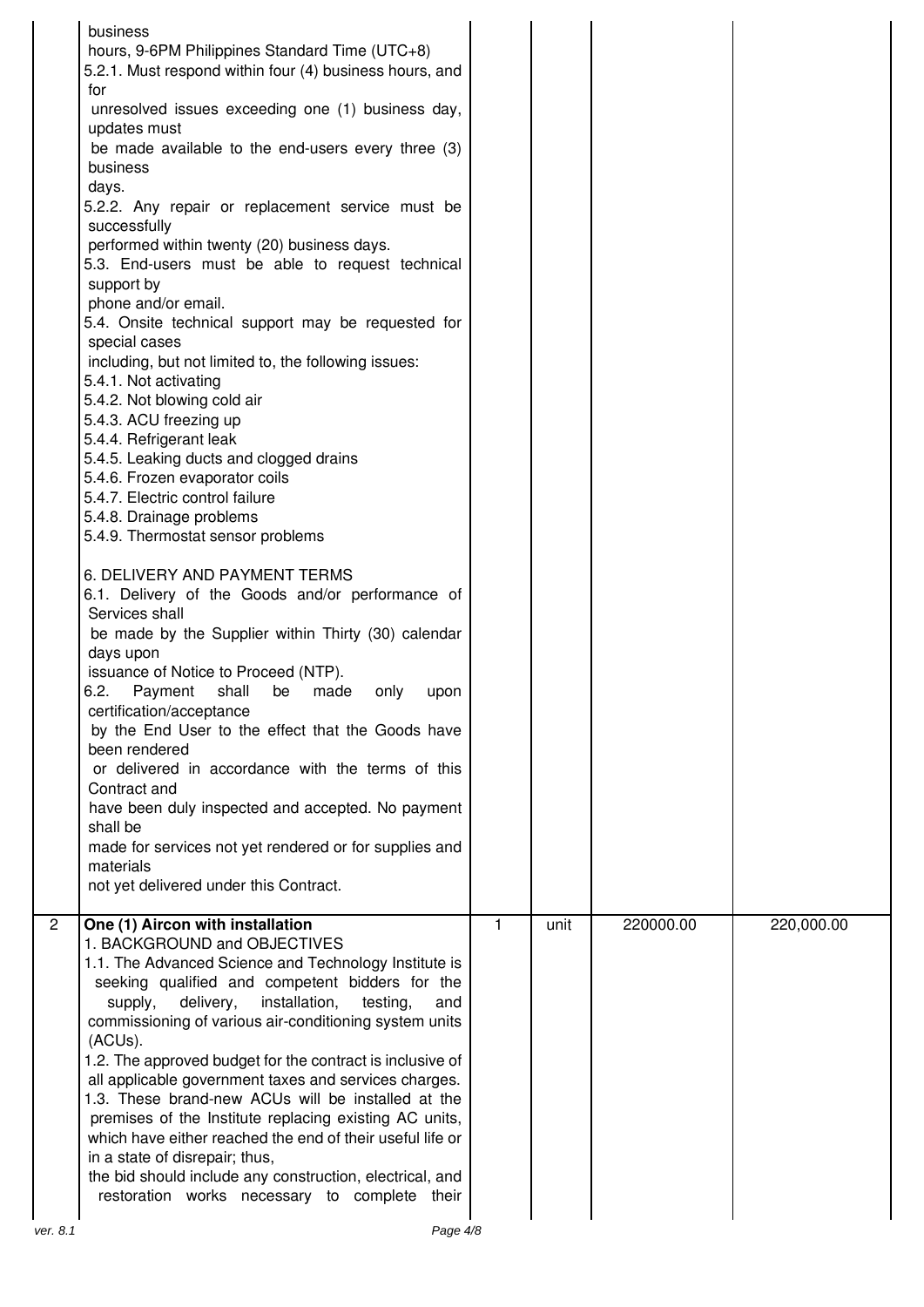installation such as dismantling/removal of all decommissioned units, removal/replacement of old copper piping, and removal/replacement of circuit breakers for the power supply.

1.4. The technical specifications indicated herein are minimum requirements, unless otherwise specified.

# 2. SCOPE OF WORK

2.1. Supply, delivery and installation, testing, and commissioning of one (1) unit of inverter-type ceiling suspended air-conditioning units (ACUs) for ALAM.

2.2. Dismantling and removal of all identified existing ACUs (indoor and outdoor units), roughing-ins and other materials to be replaced.

2.3. Chipping and boring of holes through walls, ceiling, and floor (if applicable) for the passage of the refrigerant and condensate piping system and electrical wirings.

2.4. Restoration works on affected areas caused by installation works to its original condition, if any.

2.5. Leak test, test run and observation of each set of ACUs.

2.6. Supply, delivery, installation, and complete layout of copper (refrigerant) piping and condensate drain system, with corresponding fittings and accessories, for each set of AC units.

2.7. Supply, delivery, installation, and complete layout of required electrical wiring system (feeder line) and control devices (circuit breaker with NEMA 3R box) per set of ACUs connected to the main power supply line.

2.8. Supply, delivery, and installation of fabricated steel support frames made of angular bar, pre-painted with metal primer and enamel paint for the condensing (outdoor) unit, to be installed on the concrete wall of the building (outside) with a clearance of at least 0.30 meters. Indoor units (evaporator) shall be properly mounted on the wall or on steel frames (for floor standing units).

2.9. Supply of other equipment, including all necessary accessories and appurtenances not specifically mentioned herein but are considered standard issue and necessary for the safe, reliable, and proper operation of the air conditioning system.

## 3. TECHNICAL SPECIFICATIONS

3.1. One (1) Unit of 3 TR Inverter-type Ceiling Suspended Airconditioning Unit (ACU)

3.1.1. ACU must provide a cooling capacity of at least 36,000 BTU/hr or better

3.1.2. ACU must operate with 230-volts, 60Hz, 1-phase or 3-phase power supply

3.1.3. ACU must be rated with an energy efficiency ratio (EER) of 12.67 or higher

3.1.4. ACU must use a R410A cooling agent (refrigerant)

3.1.5. ACU must use refrigerant (copper) piping and communication wires not exceeding 6-meters (~20-feet).

3.1.6. ACU must use condensate drain (PVC) pipes not exceeding 9-meters (~30-feet).

3.1.7. ACU must be equipped with an inverter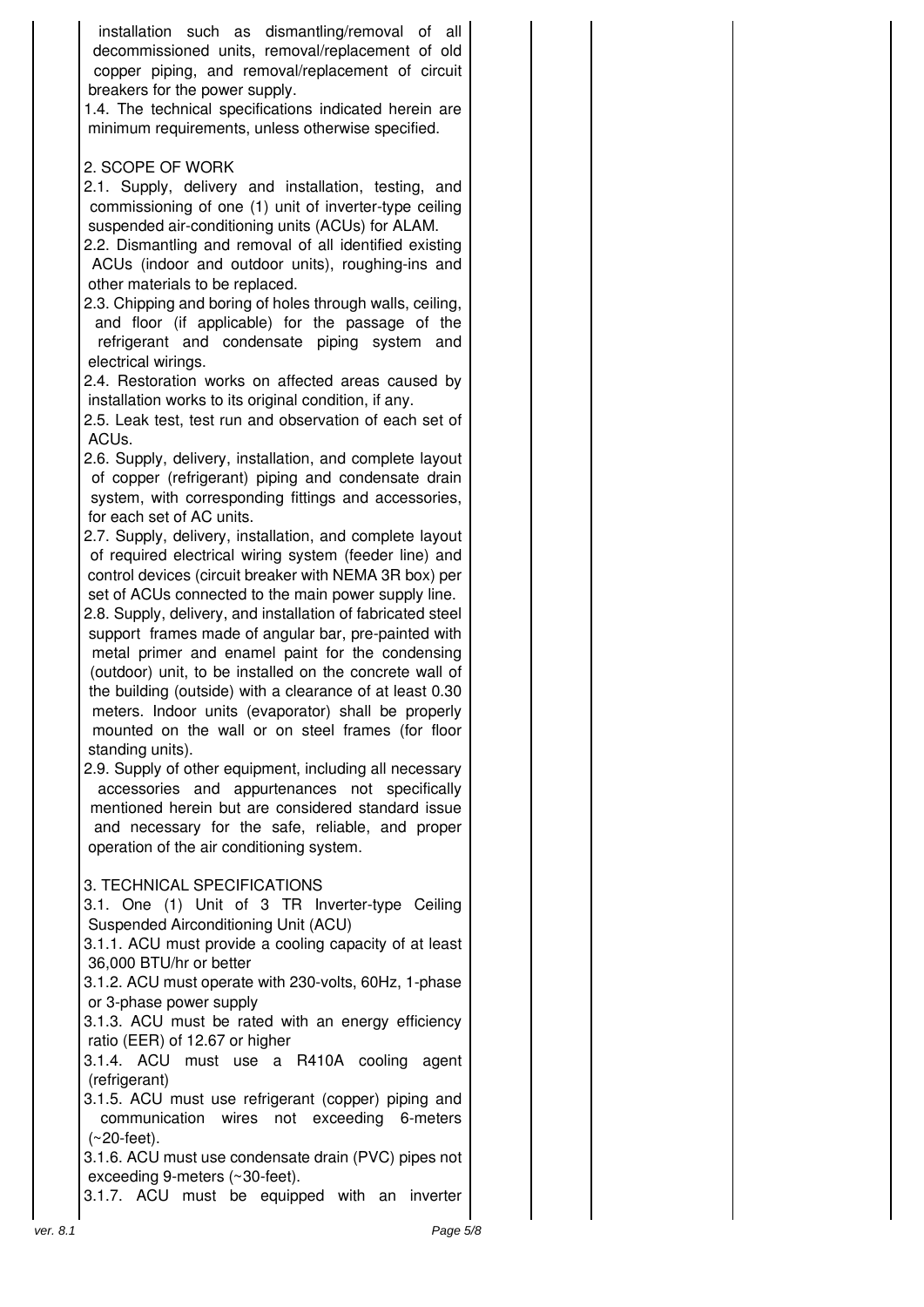| compressor motor.                                                              |  |
|--------------------------------------------------------------------------------|--|
| 3.1.8. ACU's outdoor unit must possess a resistance<br>class of at least IP24. |  |
| 3.1.9. ACU must possess the following functional                               |  |
| features:                                                                      |  |
| 3.1.9.1. Remote control operations                                             |  |
| 3.1.9.2. Auto-swing function for even airflow distribution                     |  |
| 3.1.9.3. Indicator LED displays to show current                                |  |
| temperature setting                                                            |  |
| 3.1.9.4. Self-diagnosis mode for providing error codes                         |  |
| to assist in troubleshooting                                                   |  |
| 3.1.9.5. Auto-restart function for automatically restoring                     |  |
| previous function setting after a power interruption                           |  |
|                                                                                |  |
| 4. TERMS AND CONDITIONS                                                        |  |
| 4.1. ACUs, copper pipes, drain pipes, and fittings must<br>be brand            |  |
| new and unused.                                                                |  |
| 4.2. The manufacturer of the ACUs must be ISO                                  |  |
| certified or any                                                               |  |
| equivalent certification that guarantees that they have                        |  |
| a quality                                                                      |  |
| management system in place. The bidder must submit                             |  |
| documentary proof of ISO certification of the offered                          |  |
| brands                                                                         |  |
| issued by accredited registrars or any equivalent                              |  |
| certification                                                                  |  |
| body.                                                                          |  |
| 4.3. The bidder must have at least one (1) authorized<br>service               |  |
| centers in the National Capital Region (NCR) of the                            |  |
| brand/model                                                                    |  |
| of the product being offered for, but not limited to,                          |  |
| regular                                                                        |  |
| preventive maintenance and general cleaning                                    |  |
| services.                                                                      |  |
| The<br>bidder must perform quarterly general<br>4.4.                           |  |
| cleaning service                                                               |  |
| for one (1) year covering all ACUs:                                            |  |
| 4.4.1. Perform general cleaning of condenser and                               |  |
| evaporator.<br>4.4.2. Cleaning of blower wheel and fan blade.                  |  |
| 4.4.3. Cleaning of cabinet and face cover.                                     |  |
| 4.4.4. Conduct thorough inspection of electrical                               |  |
| wiring/connections and mechanical controls.                                    |  |
| 4.4.5. Check cabinet for corrosion and repair                                  |  |
| 4.4.6. Conduct flushing of drain pipe.                                         |  |
| 4.4.7. Freon charging (if necessary)                                           |  |
| 4.4.8. Submit status report of all the activities                              |  |
| performed.                                                                     |  |
| 4.5. The bidder must submit an "As-Built" plan                                 |  |
| indicating the                                                                 |  |
| exact locations of the circuit breakers, indoor and<br>outdoor units of        |  |
| each ACUs on each floor, and corresponding routes of                           |  |
| the                                                                            |  |
| condensate drain and refrigerant piping system upon                            |  |
| completion                                                                     |  |
| of the installation and commissioning activities.                              |  |
|                                                                                |  |
| 5. WARRANTY and AFTER-SALES SUPPORT                                            |  |
|                                                                                |  |
| Page 6/8<br>ver. 8.1                                                           |  |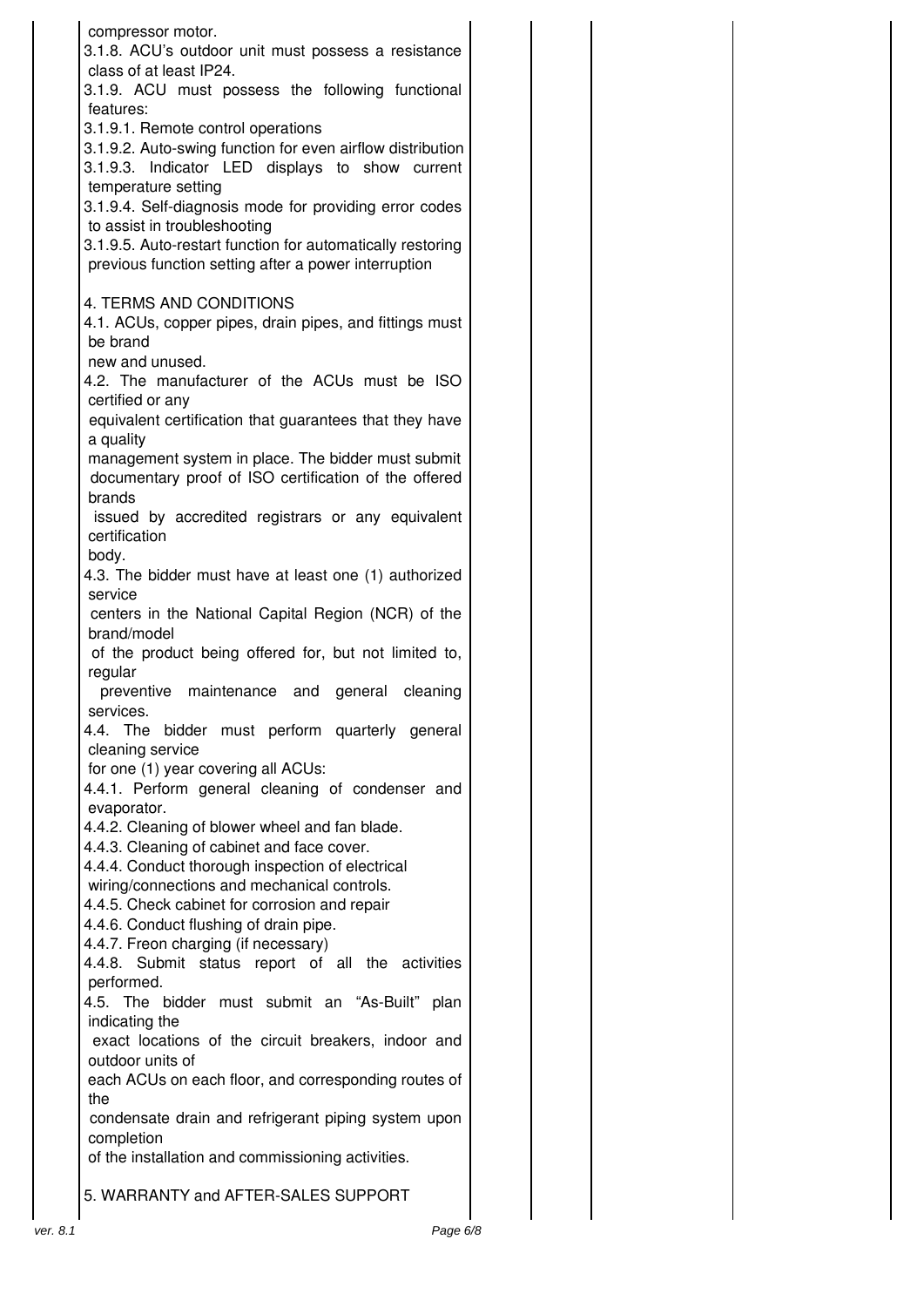| 5.1. All ACUs must carry five (5) years warranty for                               |                |
|------------------------------------------------------------------------------------|----------------|
| compressor                                                                         |                |
| and one (1) year for other parts and services that                                 |                |
| cover defects in                                                                   |                |
| materials and workmanship. Warranty service shall                                  |                |
| commence from the date of end-user acceptance.                                     |                |
| 5.2. Technical support services must be available 9                                |                |
| hours per                                                                          |                |
| day, Monday to Friday (including holidays), during<br>business                     |                |
| hours, 9-6PM Philippines Standard Time (UTC+8)                                     |                |
| 5.2.1. Must respond within four (4) business hours, and                            |                |
| for                                                                                |                |
| unresolved issues exceeding one (1) business day,                                  |                |
| updates must                                                                       |                |
| be made available to the end-users every three (3)                                 |                |
| business                                                                           |                |
| days.                                                                              |                |
| 5.2.2. Any repair or replacement service must be                                   |                |
| successfully                                                                       |                |
| performed within twenty (20) business days.                                        |                |
| 5.3. End-users must be able to request technical                                   |                |
| support by                                                                         |                |
| phone and/or email.                                                                |                |
| 5.4. Onsite technical support may be requested for                                 |                |
| special cases                                                                      |                |
| including, but not limited to, the following issues:<br>5.4.1. Not activating      |                |
| 5.4.2. Not blowing cold air                                                        |                |
| 5.4.3. ACU freezing up                                                             |                |
| 5.4.4. Refrigerant leak                                                            |                |
| 5.4.5. Leaking ducts and clogged drains                                            |                |
| 5.4.6. Frozen evaporator coils                                                     |                |
| 5.4.7. Electric control failure                                                    |                |
| 5.4.8. Drainage problems                                                           |                |
| 5.4.9. Thermostat sensor problems                                                  |                |
|                                                                                    |                |
| 6. DELIVERY AND PAYMENT TERMS                                                      |                |
| 6.1. Delivery of the Goods and/or performance of                                   |                |
| Services shall                                                                     |                |
| be made by the Supplier within Thirty (30) calendar                                |                |
| days upon                                                                          |                |
| issuance of Notice to Proceed (NTP).                                               |                |
| 6.2.<br>Payment<br>shall<br>be<br>made<br>only<br>upon<br>certification/acceptance |                |
| by the End User to the effect that the Goods have                                  |                |
| been rendered                                                                      |                |
| or delivered in accordance with the terms of this                                  |                |
| Contract and                                                                       |                |
| have been duly inspected and accepted. No payment                                  |                |
| shall be                                                                           |                |
| made for services not yet rendered or for supplies and                             |                |
| materials                                                                          |                |
| not yet delivered under this Contract.                                             |                |
|                                                                                    |                |
| TOTAL APPROVED BUDGET FOR THE CONTRACT (ABC):                                      | Php 420,000.00 |
|                                                                                    |                |